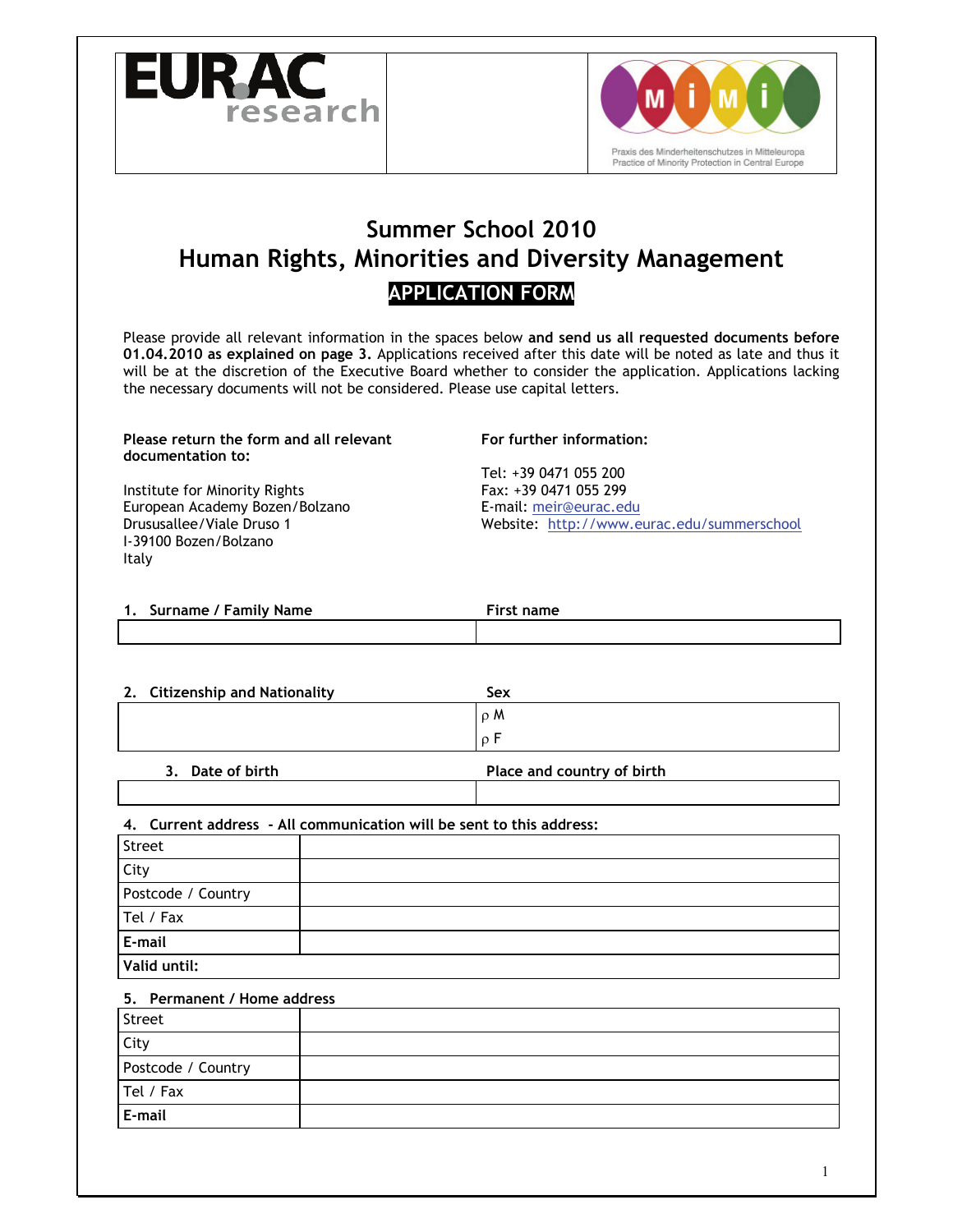



#### **6. University education**

| Date<br>(from / to) |  | <b>University</b> | Subject | <b>Degree</b> |
|---------------------|--|-------------------|---------|---------------|
|                     |  |                   |         |               |
|                     |  |                   |         |               |
|                     |  |                   |         |               |

# **7. Employment / Professional Experience**

| Date<br>(from / to) | Employer | Description of position and responsibilities |
|---------------------|----------|----------------------------------------------|
|                     |          |                                              |
|                     |          |                                              |
|                     |          |                                              |

# **8. Language proficiency** (advanced competency in **English** is **compulsory):**

#### Native language:

| Language   | Level of knowledge: |        |
|------------|---------------------|--------|
|            | Written             | Spoken |
|            |                     |        |
| <u>.</u> . |                     |        |
| J.         |                     |        |
| ᠇.         |                     |        |

# **9. For my visa application I will need an invitation from the European Academy:**

ρ yes

ρ no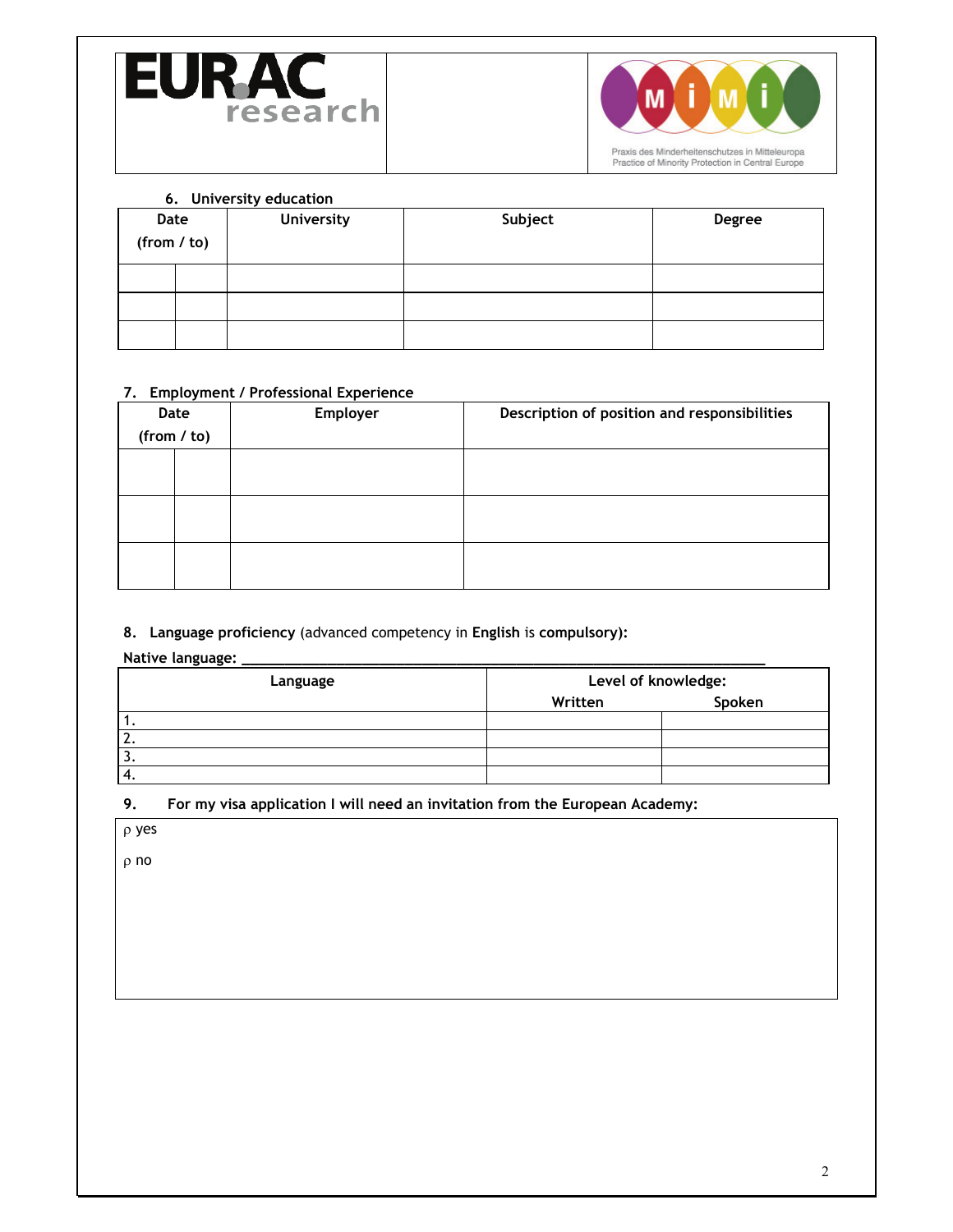



#### **10. Accompanying Documentation:**

Please also enclose the following:

- **a) Curriculum Vitae**
- **b) Motivation Statement**, describing your personal interests and motivations for the participation in the Summer School
- **c) Essay** (in English) of not more than 1,000 words written by yourself in answer to one of the issues (detailed below)
- Using examples from case studies, discuss the opportunities and limitations of minority protection.
- Discuss means of raising levels of social inclusion within the European Union.
- Discuss the difficulties inherent in classical minority protection systems for the challenge of 'new minorities'.
- Discuss whether the protection of cultural and ethnic diversity has become a common European value.

# **11. Fees**

Tuition fee for enrolment in the summer school: **500 EUR**

(An invoice will be sent to the *current address* as indicated by the applicant on page 1. Please indicate and provide details if the invoice should be sent elsewhere.)

The tuition fees are to be transferred to **the European Academy** The name and the address of the bank: **Südtiroler Volksbank, Pfarrplatz 4,I-39100 Bozen/Bolzano, Italy**. Bank account number: **901-1** Bank codes: **ABI 05856, CAB 11600** Swift Code: **BPAAIT2B024**  IBAN: **IT62 F058 5611 6100 2457 0009 011** 

**Travel costs, accommodation and other living expenses are not covered by the tuition fees and therefore must be paid by the participant.**

# **13. Scholarships**

Five scholarships covering the full tuition fee are available. The selection is made on the basis of CV, motivation statement and essay.

# **I would like to apply for a scholarship**.

ρ yes

ρ no